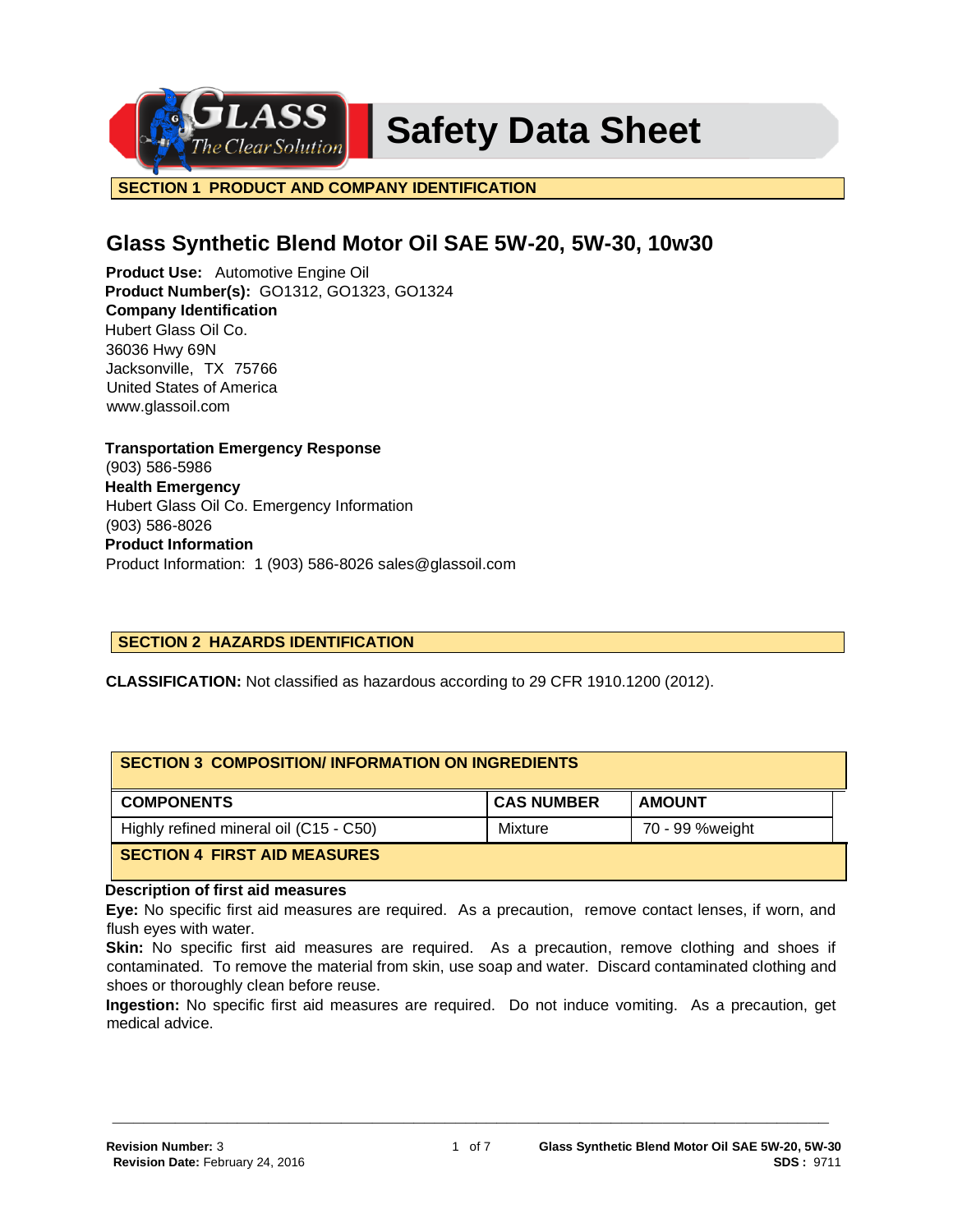**Inhalation:** No specific first aid measures are required. If exposed to excessive levels of material in the air, move the exposed person to fresh air. Get medical attention if coughing or respiratory discomfort occurs.

## **Most important symptoms and effects, both acute and delayed IMMEDIATE SYMPTOMS AND HEALTH EFFECTS**

**Eye:** Not expected to cause prolonged or significant eye irritation.

**Skin:** Contact with the skin is not expected to cause prolonged or significant irritation. Contact with the skin is not expected to cause an allergic skin response. Not expected to be harmful to internal organs if absorbed through the skin.

**Ingestion:** Not expected to be harmful if swallowed.

**Inhalation:** Not expected to be harmful if inhaled. Contains a petroleum-based mineral oil. May cause respiratory irritation or other pulmonary effects following prolonged or repeated inhalation of oil mist at airborne levels above the recommended mineral oil mist exposure limit. Symptoms of respiratory irritation may include coughing and difficulty breathing.

## **DELAYED OR OTHER SYMPTOMS AND HEALTH EFFECTS:** Not classified.

**Indication of any immediate medical attention and special treatment needed** Not applicable.

## **SECTION 5 FIRE FIGHTING MEASURES**

**EXTINGUISHING MEDIA:** Use water fog, foam, dry chemical or carbon dioxide (CO2) to extinguish flames.

## **PROTECTION OF FIRE FIGHTERS:**

**Fire Fighting Instructions:** This material will burn although it is not easily ignited. See Section 7 for proper handling and storage. For fires involving this material, do not enter any enclosed or confined fire space without proper protective equipment, including self-contained breathing apparatus.

**Combustion Products:** Highly dependent on combustion conditions. A complex mixture of airborne solids, liquids, and gases including carbon monoxide, carbon dioxide, and unidentified organic compounds will be evolved when this material undergoes combustion.

## **SECTION 6 ACCIDENTAL RELEASE MEASURES**

**Protective Measures:** Eliminate all sources of ignition in vicinity of spilled material.

**Spill Management:** Stop the source of the release if you can do it without risk. Contain release to prevent further contamination of soil, surface water or groundwater. Clean up spill as soon as possible, observing precautions in Exposure Controls/Personal Protection. Use appropriate techniques such as applying non-combustible absorbent materials or pumping. Where feasible and appropriate, remove contaminated soil. Place contaminated materials in disposable containers and dispose of in a manner consistent with applicable regulations.

**Reporting:** Report spills to local authorities as appropriate or required.

# **SECTION 7 HANDLING AND STORAGE**

**Precautionary Measures:** Do not get in eyes, on skin, or on clothing. Keep out of the reach of children. Wash thoroughly after handling.

**General Handling Information:** Avoid contaminating soil or releasing this material into sewage and drainage systems and bodies of water.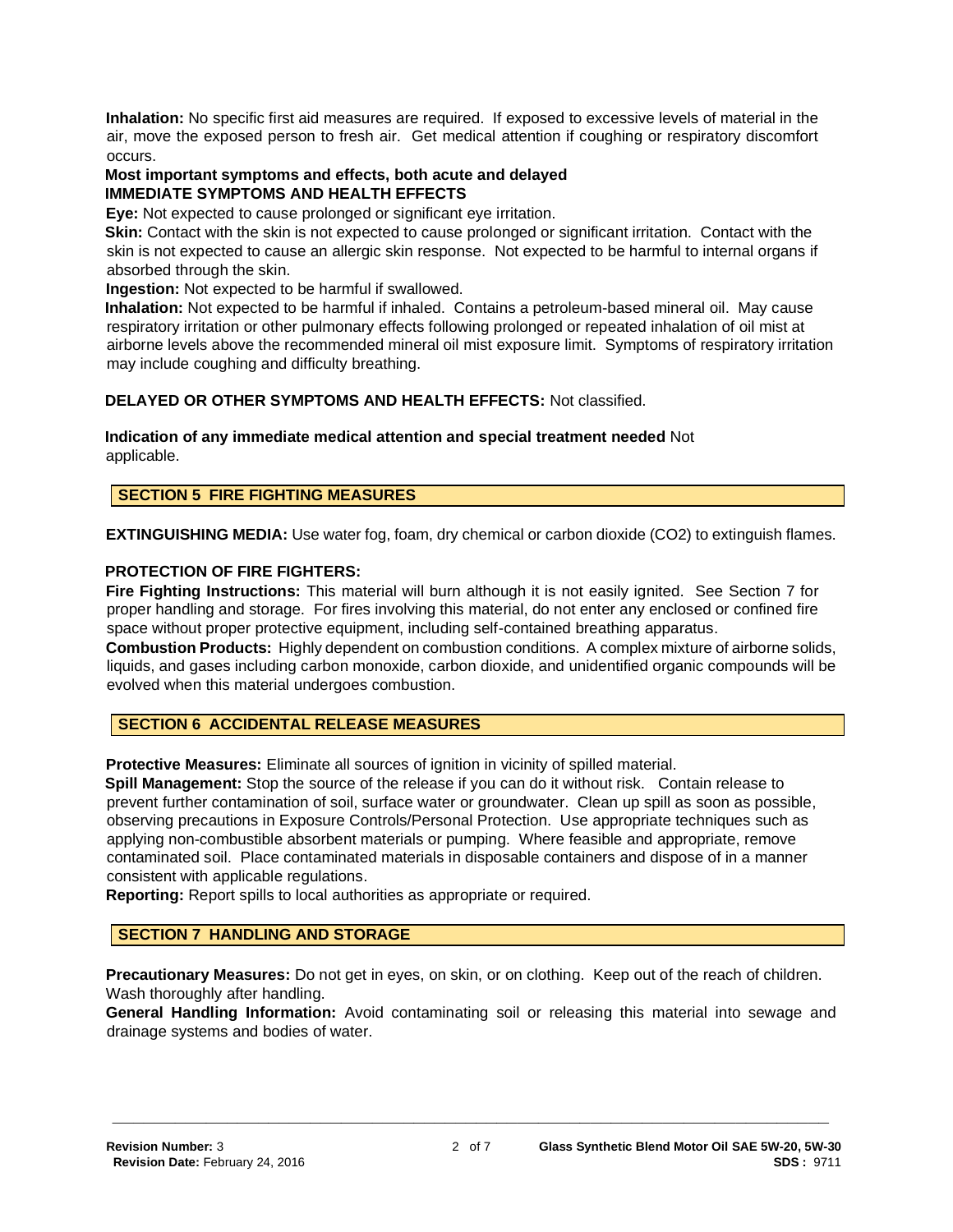**Static Hazard:** Electrostatic charge may accumulate and create a hazardous condition when handling this material. To minimize this hazard, bonding and grounding may be necessary but may not, by themselves, be sufficient. Review all operations which have the potential of generating and accumulating an electrostatic charge and/or a flammable atmosphere (including tank and container filling, splash filling, tank cleaning, sampling, gauging, switch loading, filtering, mixing, agitation, and vacuum truck operations) and use appropriate mitigating procedures. For more information, refer to OSHA Standard 29 CFR 1910.106, 'Flammable and Combustible Liquids', National Fire Protection Association (NFPA 77, 'Recommended Practice on Static Electricity', and/or the American Petroleum Institute (API) Recommended Practice 2003, 'Protection Against Ignitions Arising Out of Static, Lightning, and Stray Currents'.

**Container Warnings:** Container is not designed to contain pressure. Do not use pressure to empty container or it may rupture with explosive force. Empty containers retain product residue (solid, liquid, and/or vapor) and can be dangerous. Do not pressurize, cut, weld, braze, solder, drill, grind, or expose such containers to heat, flame, sparks, static electricity, or other sources of ignition. They may explode and cause injury or death. Empty containers should be completely drained, properly closed, and promptly returned to a drum reconditioner or disposed of properly.

# **SECTION 8 EXPOSURE CONTROLS/PERSONAL PROTECTION**

## **GENERAL CONSIDERATIONS:**

Consider the potential hazards of this material (see Section 3), applicable exposure limits, job activities, and other substances in the work place when designing engineering controls and selecting personal protective equipment. If engineering controls or work practices are not adequate to prevent exposure to harmful levels of this material, the personal protective equipment listed below is recommended. The user should read and understand all instructions and limitations supplied with the equipment since protection is usually provided for a limited time or under certain circumstances.

## **ENGINEERING CONTROLS:**

Use in a well-ventilated area.

## **PERSONAL PROTECTIVE EQUIPMENT**

**Eye/Face Protection:** No special eye protection is normally required. Where splashing is possible, wear safety glasses with side shields as a good safety practice.

**Skin Protection:** No special protective clothing is normally required. Where splashing is possible, select protective clothing depending on operations conducted, physical requirements and other substances in the workplace. Suggested materials for protective gloves include: 4H (PE/EVAL), Nitrile Rubber, Silver Shield, Viton.

**Respiratory Protection:** No respiratory protection is normally required.

If user operations generate an oil mist, determine if airborne concentrations are below the occupational exposure limit for mineral oil mist. If not, wear an approved respirator that provides adequate protection from the measured concentrations of this material. For air-purifying respirators use a particulate cartridge. Use a positive pressure air-supplying respirator in circumstances where air-purifying respirators may not provide adequate protection.

## **Occupational Exposure Limits:**

| <b>Component</b>                     | Agency       | TWA                | <b>STEL</b>       | <b>Ceiling</b> | <b>Notation</b> |
|--------------------------------------|--------------|--------------------|-------------------|----------------|-----------------|
| Highly refined mineral oil (C15 C50) | <b>ACGIH</b> | $5 \text{ mg/m}$ 3 | $10 \text{ mg/m}$ | $-$            | $-$             |
| Highly refined mineral oil (C15 C50) | OSHA Z-1     | $5 \text{ mg/m}$   | $-$               | $- -$          | $- -$           |

**\_\_\_\_\_\_\_\_\_\_\_\_\_\_\_\_\_\_\_\_\_\_\_\_\_\_\_\_\_\_\_\_\_\_\_\_\_\_\_\_\_\_\_\_\_\_\_\_\_\_\_\_\_\_\_\_\_\_\_\_\_\_\_\_\_\_\_\_\_**

Consult local authorities for appropriate values.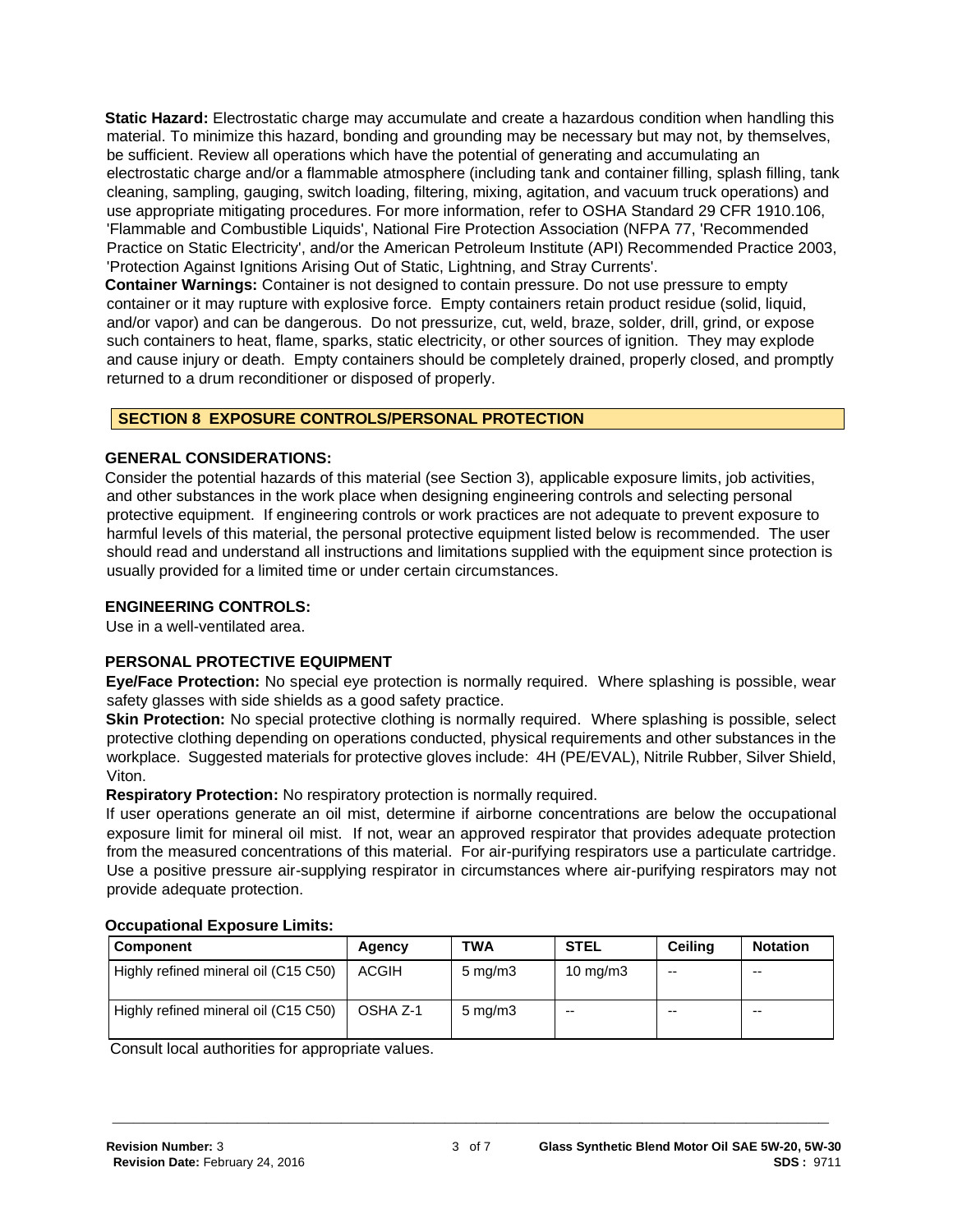## **SECTION 9 PHYSICAL AND CHEMICAL PROPERTIES**

#### **Attention: the data below are typical values and do not constitute a specification.**

**Color:** Light to Brown **Physical State:** Liquid **Odor:** Petroleum odor **Odor Threshold:** No data available **pH:**  Not Applicable **Vapor Pressure:** <0.01 mmHg @ 37.8 °C (100 °F) **Vapor Density (Air = 1):** >1 **Initial Boiling Point:** 315°C (599°F) **Solubility:** Soluble in hydrocarbons; insoluble in water **Freezing Point:** Not Applicable **Specific Gravity:** 7 @ 15.6°C (60.1°F) / 15.6°C (60.1°F) (Typical) **Density:** 0.9 kg/l @ 15°C (59°F) (Typical) **Viscosity:** 46.4 - 63.5 mm2/s @ 40°C (104°F) **Evaporation Rate:** No data available **Decomposition temperature:** No Data Available **Octanol/Water Partition Coefficient:** No data available

#### **FLAMMABLE PROPERTIES:**

**Flammability (solid, gas):** No Data Available **Flashpoint:** (Cleveland Open Cup) 180 °C (356 °F) Minimum **Autoignition:** No data available **Flammability (Explosive) Limits (% by volume in air):** Lower: Not Applicable Upper: Not Applicable

## **SECTION 10 STABILITY AND REACTIVITY**

**Reactivity:** This material is not expected to react.

**Chemical Stability:** This material is considered stable under normal ambient and anticipated storage and handling conditions of temperature and pressure.

**Incompatibility With Other Materials:** May react with strong acids or strong oxidizing agents, such as chlorates, nitrates, peroxides, etc.

**Hazardous Decomposition Products:** None known (None expected) **Hazardous Polymerization:** Hazardous polymerization will not occur.

## **SECTION 11 TOXICOLOGICAL INFORMATION**

#### **Information on toxicological effects**

**Serious Eye Damage/Irritation:** The eye irritation hazard is based on evaluation of data for product components.

**Skin Corrosion/Irritation:** The skin irritation hazard is based on evaluation of data for product components.

**Skin Sensitization:** The skin sensitization hazard is based on evaluation of data for product components.

**Acute Dermal Toxicity:** The acute dermal toxicity hazard is based on evaluation of data for product components.

**Acute Oral Toxicity:** The acute oral toxicity hazard is based on evaluation of data for product components.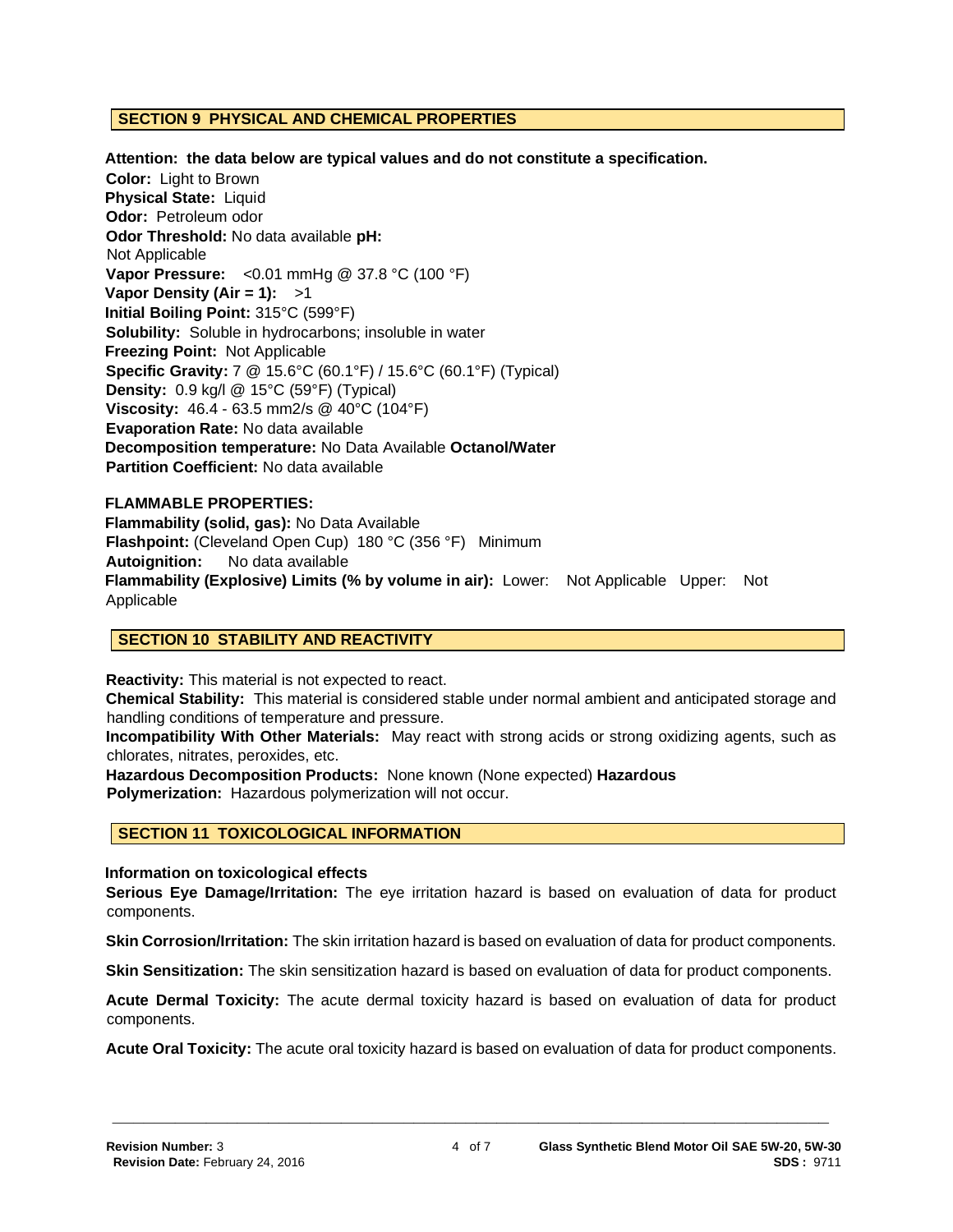**Acute Inhalation Toxicity:** The acute inhalation toxicity hazard is based on evaluation of data for product components.

**Acute Toxicity Estimate:** Not Determined

**Germ Cell Mutagenicity:** The hazard evaluation is based on data for components or a similar material. **Carcinogenicity:** The hazard evaluation is based on data for components or a similar material. **Reproductive Toxicity:** The hazard evaluation is based on data for components or a similar material.

**Specific Target Organ Toxicity - Single Exposure:** The hazard evaluation is based on data for components or a similar material.

**Specific Target Organ Toxicity - Repeated Exposure:** The hazard evaluation is based on data for components or a similar material.

## **ADDITIONAL TOXICOLOGY INFORMATION:**

This product contains petroleum base oils which may be refined by various processes including severe solvent extraction, severe hydrocracking, or severe hydrotreating. None of the oils requires a cancer warning under the OSHA Hazard Communication Standard (29 CFR 1910.1200). These oils have not been listed in the National Toxicology Program (NTP) Annual Report nor have they been classified by the International Agency for Research on Cancer (IARC) as; carcinogenic to humans (Group 1), probably carcinogenic to humans (Group 2A), or possibly carcinogenic to humans (Group 2B). These oils have not been classified by the American Conference of Governmental Industrial Hygienists (ACGIH) as: confirmed human carcinogen (A1), suspected human carcinogen (A2), or confirmed animal carcinogen with unknown relevance to humans (A3). During use in engines, contamination of oil with low levels of cancer-causing combustion products occurs. Used motor oils have been shown to cause skin cancer in mice following repeated application and continuous exposure. Brief or intermittent skin contact with used motor oil is not expected to have serious effects in humans if the oil is thoroughly removed by washing with soap and water.

## **SECTION 12 ECOLOGICAL INFORMATION**

## **ECOTOXICITY**

This material is not expected to be harmful to aquatic organisms. The ecotoxicity hazard is based on an evaluation of data for the components or a similar material. The product has not been tested. The statement has been derived from the properties of the individual components.

## **MOBILITY** No

data available.

## **PERSISTENCE AND DEGRADABILITY**

This material is not expected to be readily biodegradable. The biodegradability of this material is based on an evaluation of data for the components or a similar material. The product has not been tested. The statement has been derived from the properties of the individual components.

**\_\_\_\_\_\_\_\_\_\_\_\_\_\_\_\_\_\_\_\_\_\_\_\_\_\_\_\_\_\_\_\_\_\_\_\_\_\_\_\_\_\_\_\_\_\_\_\_\_\_\_\_\_\_\_\_\_\_\_\_\_\_\_\_\_\_\_\_\_**

## **POTENTIAL TO BIOACCUMULATE**

Bioconcentration Factor: No data available. Octanol/Water Partition Coefficient: No data available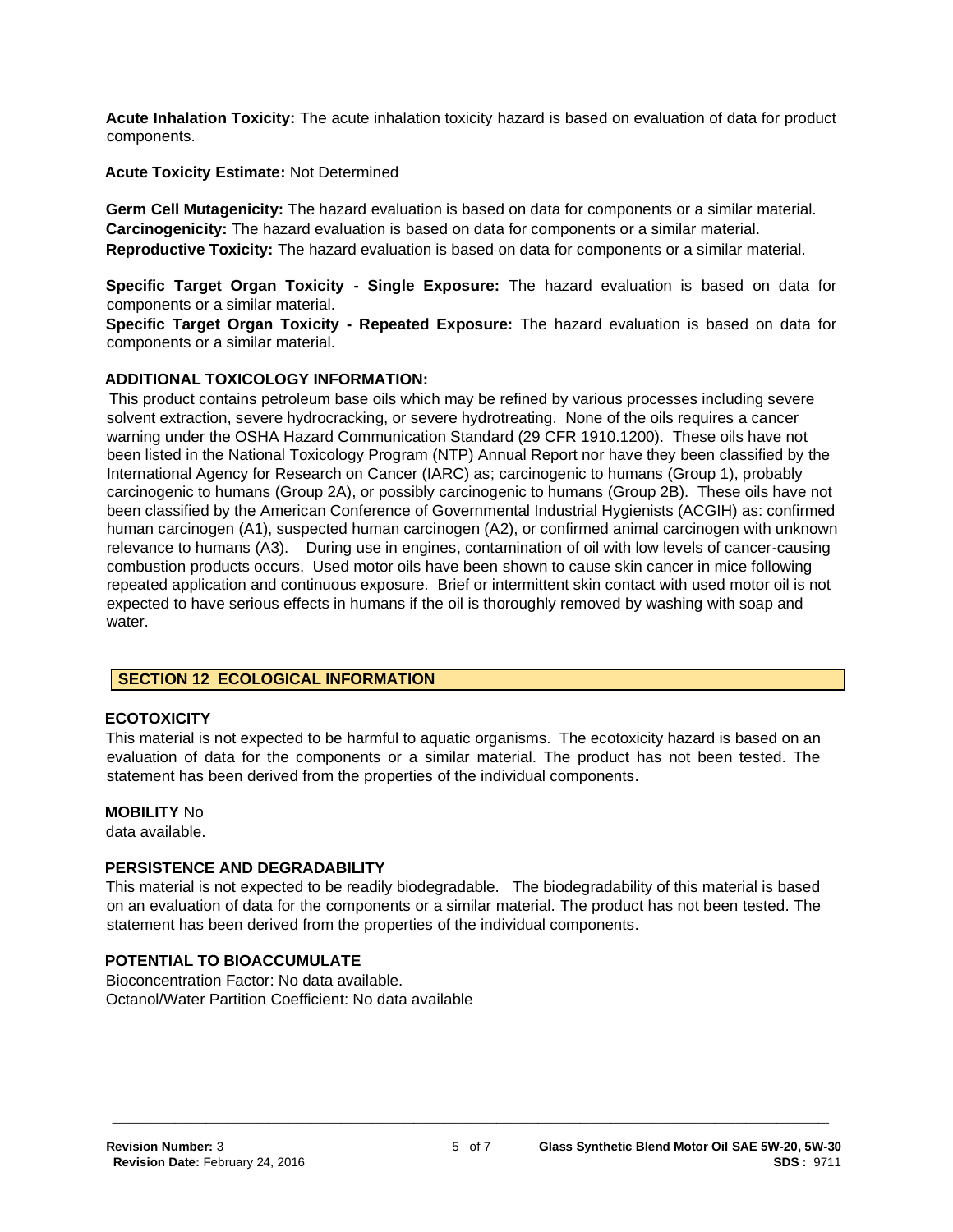## **SECTION 13 DISPOSAL CONSIDERATIONS**

Use material for its intended purpose or recycle if possible. Oil collection services are available for used oil recycling or disposal. Place contaminated materials in containers and dispose of in a manner consistent with applicable regulations. Contact your sales representative or local environmental or health authorities for approved disposal or recycling methods.

## **SECTION 14 TRANSPORT INFORMATION**

The description shown may not apply to all shipping situations. Consult 49CFR, or appropriate Dangerous Goods Regulations, for additional description requirements (e.g., technical name) and mode-specific or quantity-specific shipping requirements.

**DOT Shipping Description:** NOT REGULATED AS A HAZARDOUS MATERIAL UNDER 49 CFR

**IMO/IMDG Shipping Description:** NOT REGULATED AS DANGEROUS GOODS FOR TRANSPORT UNDER THE IMDG CODE

**ICAO/IATA Shipping Description:** NOT REGULATED AS DANGEROUS GOODS FOR TRANSPORT UNDER ICAO

**Transport in bulk according to Annex II of MARPOL 73/78 and the IBC code:** Not applicable

| <b>SECTION 15 REGULATORY INFORMATION</b>               |                                                                                                                                                                                         |                                     |  |  |
|--------------------------------------------------------|-----------------------------------------------------------------------------------------------------------------------------------------------------------------------------------------|-------------------------------------|--|--|
| <b>EPCRA 311/312 CATEGORIES:</b>                       | Immediate (Acute) Health Effects:<br>1.<br>Delayed (Chronic) Health Effects:<br>2.<br>Fire Hazard:<br>3.<br>Sudden Release of Pressure Hazard:<br>4.<br>5.<br><b>Reactivity Hazard:</b> | NO.<br>NO<br>NO.<br><b>NO</b><br>NO |  |  |
| <b>REGULATORY LISTS SEARCHED:</b><br>01-1=IARC Group 1 | $03 = EPCRA$ 313                                                                                                                                                                        |                                     |  |  |
| 01-2A=IARC Group 2A                                    | 04=CA Proposition 65                                                                                                                                                                    |                                     |  |  |
| 01-2B=IARC Group 2B                                    | $05 = MA$ RTK                                                                                                                                                                           |                                     |  |  |
| 02=NTP Carcinogen                                      | 06=NJ RTK                                                                                                                                                                               |                                     |  |  |
|                                                        | $07 = PA$ RTK                                                                                                                                                                           |                                     |  |  |

No components of this material were found on the regulatory lists above.

## **CHEMICAL INVENTORIES:**

All components comply with the following chemical inventory requirements: AICS (Australia), DSL (Canada), KECI (Korea), PICCS (Philippines), TSCA (United States).

One or more components is listed on ELINCS (European Union). Secondary notification by the importer may be required. All other components are listed or exempted from listing on EINECS.